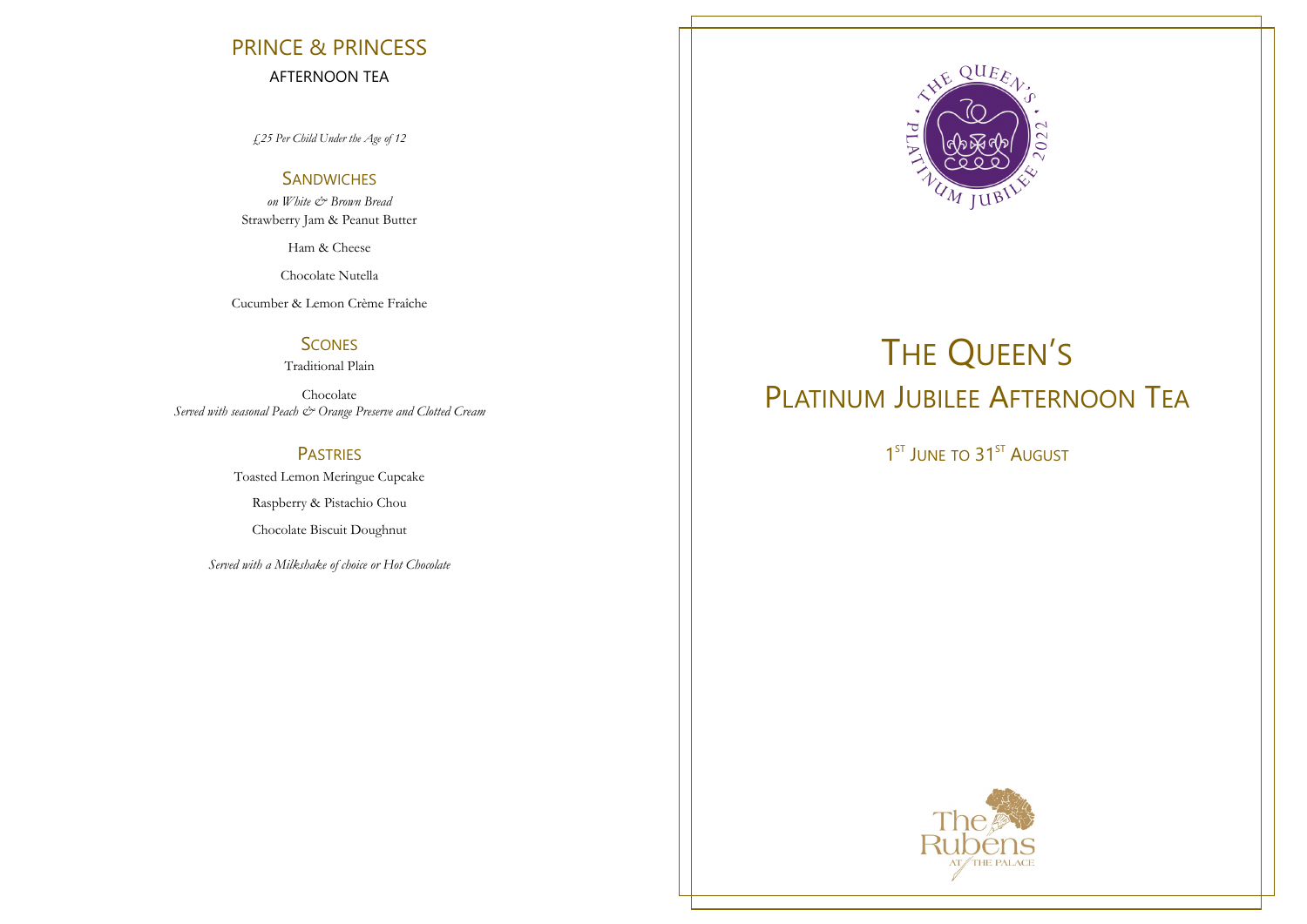

# FROM OUR CHEF AND AFTERNOON TEA MANAGER

*We hope you enjoy our Platinum Jubilee Afternoon Tea as much as we enjoyed creating it.* 

*We took our inspiration from British classics such as black forest gateau and cherries Jubilee which are flavours loved by The Queen. We have also included lemon, chocolate, raspberries and seasonal fruit such as pears and peaches inspired by Her Majesty's Orchard.* 

*We hope you enjoy the experience which will take you on a British journey befitting for this special occasion.* 

*Please tag us in your experience as we love to read your stories* 

*Best Regards* 

Chef Sarah Houghting *(Executive Pastry Chef )* 

Carlota Rodriguez *(Afternoon Tea & Conference and Events Manager)* 

*#RubensHotel | @RubensHotel* 

# HALAL PLATINUM JUBILEE AFTERNOON TEA

### **SAVOURY**

Cucumber & Lemon Crème Fraîche *on Norfolk Crunch* Smoked Salmon & Chive Cream Cheese *on Bagel* Lobster & King's Caviar *on Brioche Roll* **BLT** *Plant-Based Bacon, Lettuce, Tomato & Basil Hummus on Beetroot Bread* 

### **SCONES**

Plain Fruit Chocolate Cheese *Served with homemade seasonal Peach & Orange Preserve, Lemon Curd & Clotted Cream*

# **SWFFT**

The Crown *White Chocolate & Coconut Mousse, Orange Chocolate Brownie* Lemon Tart *Lemon Curd, Raspberry Jelly, Crispy Mint Meringue* Orchard Fruit *Cherry Compote, Vanilla Cream, Chocolate Crumble* Pear & Chocolate Torte *Chocolate Sponge, Pear Jelly, Chocolate Ganache* 

# FLOWERING TEA & BISCUIT

Jam Penny *Chocolate Biscuit, Strawberry Jam, Ocoa Chocolate Ganache*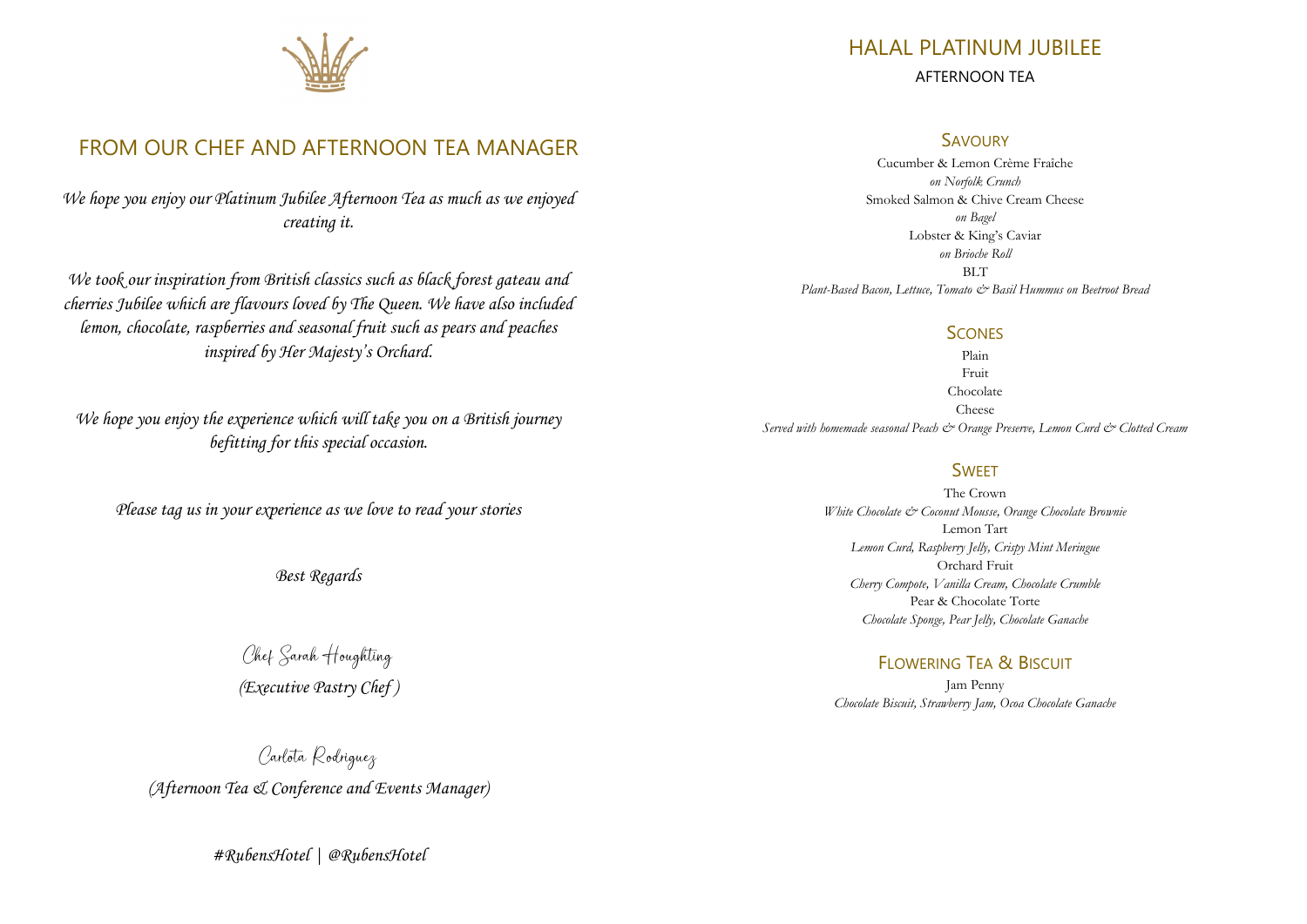# GLUTEN-FREE PLATINUM JUBILEE AFTERNOON TEA

## **SAVOURY**

*Served on a Selection of Gluten-Free Breads* Cucumber & Lemon Crème Fraîche Smoked Salmon & Chive Cream Cheese Lobster & King's Caviar Roast Beef Sirloin & Horseradish Cream

# **SCONES**

Plain Fruit Chocolate Cheese *Served with homemade seasonal Peach & Orange Preserve, Lemon Curd and Clotted Cream*

# **SWFFT**

The Crown *White Chocolate & Coconut Mousse, Orange Chocolate Brownie* Lemon Tart *Lemon Curd, Raspberry Jelly, Crispy Mint Meringue* Orchard Fruit *Cherry Compote, Vanilla Cream, Chocolate Crumble* Pear & Chocolate Torte *Chocolate Sponge, Pear Jelly, Chocolate Ganache* 

# FLOWERING TEA & BISCUIT

Jam Penny *Chocolate Biscuit, Strawberry Jam, Ocoa Chocolate Ganache*

## A RITUAL FIT FOR ROYALTY

# AFTERNOON TEA

### **The Platinum Jubilee Afternoon Tea will be served from the 1ST June to 31ST August**

Platinum Jubilee Afternoon Tea  $- f$   $f$ ,60 Champagne Afternoon Tea  $f$ .78 Bottomless Champagne Afternoon Tea  $- f$ ,90 Vegan & Le Green Champagne Afternoon Tea  $-$  £84 Halal Sparkling Wild Idol Afternoon Tea  $\frac{1}{78}$ Prince & Princess Afternoon Tea —  $f(25)$  (children under the age of 12)

**ENJOY THIS** traditional English occasion at The Rubens at the Palace overlooking the Royal Mews of Buckingham Palace.

The pastry kitchen at The Rubens is led by our talented pastry chef Sarah Houghting, producing the freshest pastries and cakes for our guests to enjoy. With a reputation as one of the best in London we pay respect to the tradition of Afternoon Tea whilst incorporating fresh twists along the way.

Our delicious Afternoon Tea features mouth-watering pastries, finger sandwiches and scones.

Our sandwiches, scones, pastries and seasonal preserve are prepared fresh each day. Please inform us prior to your visit of special dietary restrictions or allergies to avoid additional waiting time.

*Vegetarian, Vegan, Halal and Gluten-Free options available.*

**We kindly request 24-hours' notice for the above options and any other dietary restrictions or allergies.** 

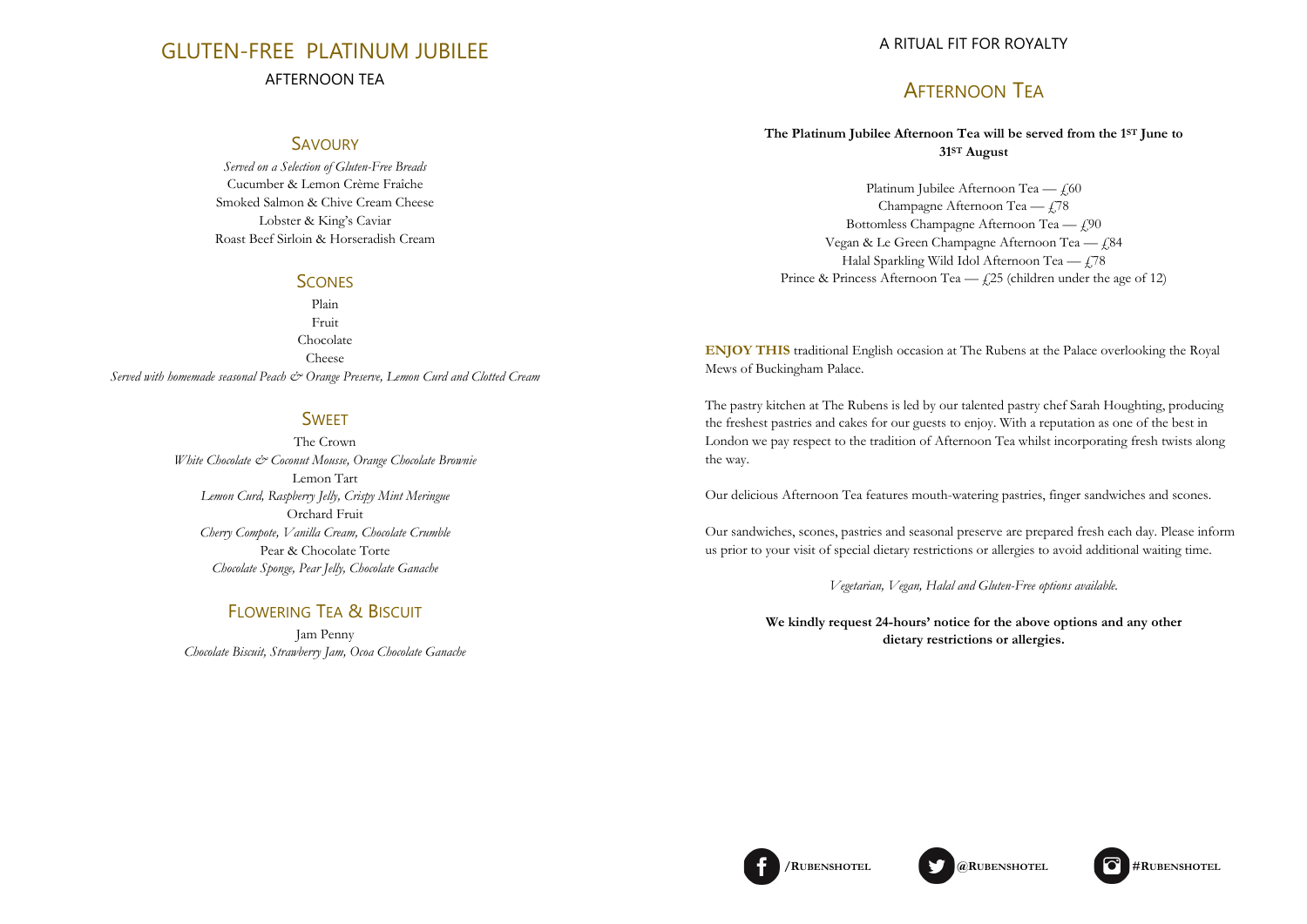# P M D ' S TEA SELECTION

#### P.M. DAVID SILVA & SONS WAS ESTABLISHED IN 1945 during the Plantation Raj in

Ceylon's world-famous Dimbula Valley. The company was founded on Brunswick Estate in the fertile Maskeliya Valley as a small independent Tea Shop for tea plantation workers to gather, relax and enjoy a quality cup of tea. The business and the family soon expanded to become a specialist Tea Transporter and Plantation Supplier. Today, three generations on, it remains a family company, serving the world's most sought-after teas that are hand plucked and ethically sourced.

# BLACK TEA

### THE RUBENS TEA BY LUMBINI ESTATE, DENIYAYA, CEYLON

The Rubens tea is handcrafted in the heart of the Lumbini Valley by a family of tea makers. The freshest and finest leaves are handpicked and produced in small batches by the master tea makers. The rich soils and proximity to the Sinharaja Rainforest gives the cup a natural sweet honey flavour. A medium bodied tea that is best enjoyed without milk and with sandwiches. *Perfectly paired with our Coronation chicken sausage roll.*

### THE ROYAL JUBILEE TEA BY LOVERS LEAP TEA ES-TATE, NUWARAELIYA, CEYLON

The estate takes its name from two lovers who leapt to their fate. HRH The Duke of Edinburgh visited this estate on a Royal tour of the island in 1954. The Duke took to the fields by planting a selection of tea bushes during his visit. Lovers Leap tea was the only tea served and drunk by those in attendance of the state banquet dinners during the Diamond Jubilee celebrations for 2012. The flavours are bright, crisp and clean — a lighter cup without milk.

*Perfectly paired with our Coronation chicken sausage roll.*

### PLANTERS' BREAKFAST

Strong and full bodied. Before English breakfast, early tea planters enjoyed the full bodied flavours of Planter's Breakfast in Ceylon. The perfect conditions for creating that rich full taste are found in the Dimbula valley. This is where the award-winning Planters Breakfast is handpicked.

*Perfectly paired with our roast beef sirloin & horseradish cream sandwich.* 

### PLANTERS' AFTERNOON

The traditional afternoon tea of cakes and sandwiches is best taken with a bright and fragrant tea. The award-winning afternoon tea is handpicked on the rolling hills of Ceylon's Uva region. Ideal on its own or with a splash of milk. *Perfectly paired with our chocolate scones.* 

### PLANTERS' EARL GREY

The most aristocratic of teas is infused with the unmistakable aroma of bergamot. To balance the citrus, you need a bold tea. The Earl Grey is handpicked and infused with a drop of natural bergamot oil. *Perfectly paired with our cucumber and lemon crème* 

*fraîche sandwiches.* 

### JUNGPANA TEA ESTATE – 2ND FLUSH DARJEELING

High grown on the foothills of the Himalyas, Jungpana estate produces tea in the traditional method when two leaves and a bud are carefully handpicked. Most of the estate is not accessible by motor vehicle and factory access is still made on foot and to this day chests of Jungpana tea are bought by Sherpa's down the steep steps. Jungpana 2nd flush teas have a darker cup with the signature "muscatel" flavour of a quality Darjeeling.

*Perfectly paired with our traditional plain scones.*

#### HALMARI TEA ESTATE - ASSAM

The dry leaf contains selectively plucked and delicately rolled leaves with a generous sprinkling with its signature creamy chocolate note that this seasonal tea is known for. Can be enjoyed plain or with milk. *Perfectly paired with our smoked salmon & chive cream cheese sandwiches.* 

# VEGAN PLATINUM JUBILEE AFTERNOON TEA

### **SAVOURY**

Roasted Pepper & Sundried Tomato Hummus *on White Bread*  **BLT** *Plant-Based Bacon, Lettuce, Tomato & Basil Hummus on Beetroot Bread* Baba Ganoush *Grilled Vegetables, Onion Jam, Vegan Cheese on Spinach Bread*  Wild Mushroom Parfait *Jerusalem Artichokes, Grated Vegan Cheese & Truffle on Brown Bread*

### **SCONES**

Plain Fruit Matcha Cheese *Served with homemade seasonal Peach & Orange Preserve, Lemon Curd and Coconut Cream*

# **SWFFT**

The Crown *Coconut Mousse, Orange Chocolate Brownie* Lemon Tart *Lemon Curd, Raspberry Jelly, Crispy Mint Meringue* Orchard Fruit *Cherry Compote, Dark Chocolate Cream, Chocolate Crumble* Pear & Chocolate Torte *Chocolate Sponge, Pear Jelly, Chocolate Ganache* 

# FLOWERING TEA & BISCUIT

Jam Penny *Chocolate Biscuit, Strawberry Jam, Ocoa Chocolate Ganache*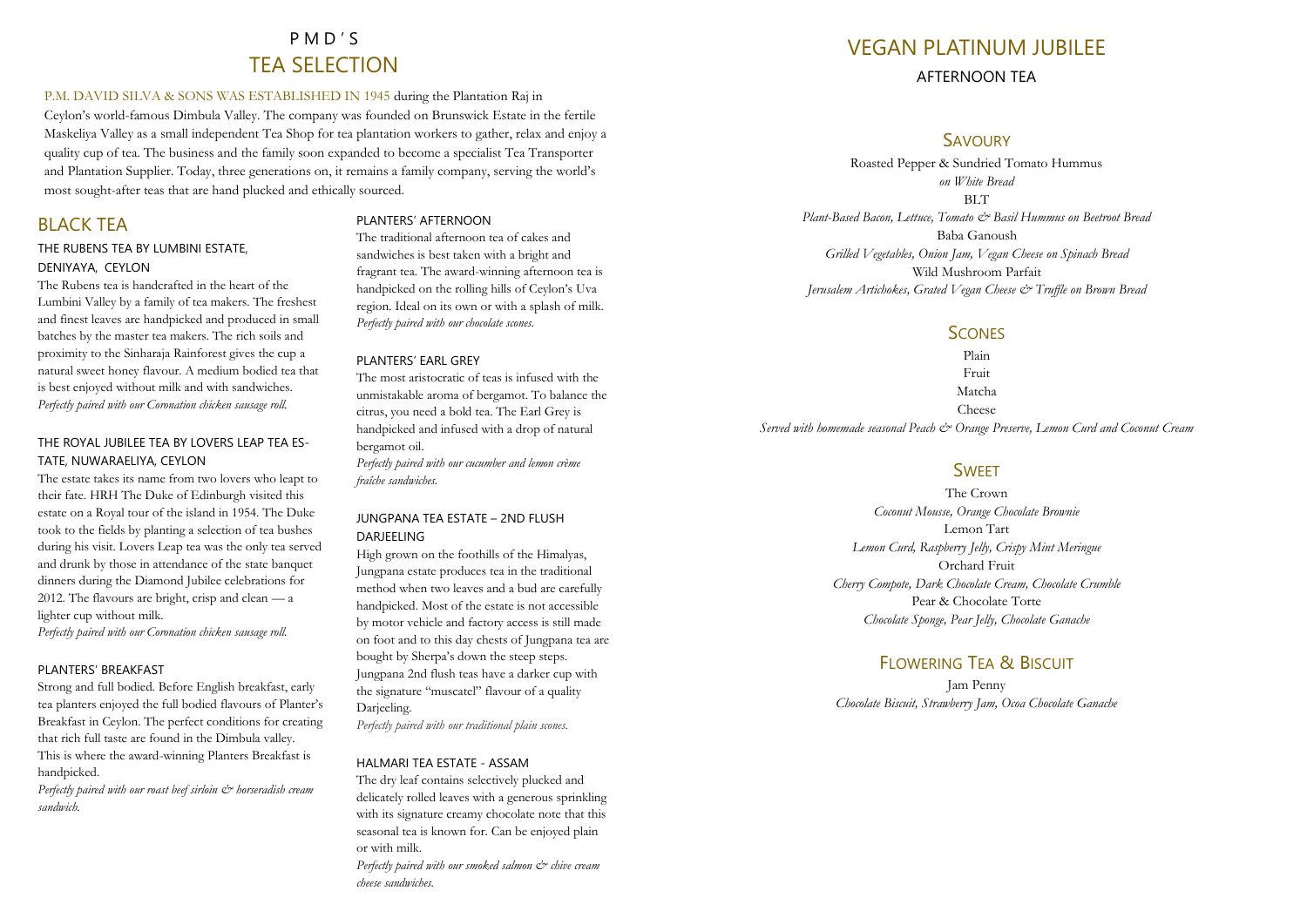# VEGETARIAN PLATINUM JUBILEE AFTERNOON TEA

# P M D ' S TEA SELECTION

### **SAVOURY**

Roasted Pepper & Sundried Tomato Hummus *on White Bread*  **BLT** *Plant-Based Bacon, Lettuce, Tomato & Basil Hummus on Beetroot Bread* Baba Ganoush *Grilled Vegetables, Onion Jam, Vegan Cheese on Spinach Bread*  Wild Mushroom Parfait *Jerusalem Artichokes, Grated Vegan Cheese & Truffle on Brown Bread*

### **SCONES**

Plain Fruit Chocolate Cheese *Served with homemade seasonal Peach & Orange Preserve, Lemon Curd and Clotted Cream*

### **SWEET**

The Crown *Coconut Mousse, Orange Chocolate Brownie* Lemon Tart *Lemon Curd, Raspberry Jelly, Crispy Mint Meringue* Orchard Fruit *Cherry Compote, Dark Chocolate Cream, Chocolate Crumble* Pear & Chocolate Torte *Chocolate Sponge, Pear Jelly, Chocolate Ganache* 

# FLOWERING TEA & BISCUIT

Jam Penny *Chocolate Biscuit, Strawberry Jam, Ocoa Chocolate Ganache*

# BLACK TEA

#### INVERNESS TEA ESTATE — CEYLON

Handpicked on the high peaks of Inverness Estate in Ceylon. The Orange Pekoe is the perfect accompaniment to our scones and pastry selection. A rosy cup with a golden liquor, the Inverness Orange Pekoe is a taste of a bygone era. *Perfectly paired with our plain scones* 

#### CHAI CINNAMON

The marriage of quality high grown tea and indigenous Ceylon spices produce an exceptional tea with piquancy. The tea's sumptuous, spicy notes entice the palate whilst finishing with the sweet, smoothness of Cinnamon. Chai Cinnamon is the ideal drink for those chilly winter evenings. *Perfectly paired with the crown pastry.* 

### PLANTERS' MISTRESS

A light, golden tea scented with bergamot, orange and lemon peel that leaves the pallet feeling refreshed with a pleasant citrus flavour. *Perfectly paired with our orchard fruit pastry.* 

# **FLORAL TFA**

#### FLOWERING TEA (Supplement £10)

A light and fragrant green tea wrapped around a bulb of marigold in the base of an arch of pure Jasmine blossoms and an Amaranth flower, which slowly blooms when infused. *Perfectly paired with our jam penny biscuit.* 

# GREEN & WHITE TEA

#### PLANTERS' GRFFN

Grown on the high peaks and hand-plucked to fully satisfy the green tea connoisseur. The large leaf tea is curled and pan heated to produce a light mellow brew with a delicate flavour and aroma, or as an after dinner drink.

*Perfectly paired with our cheese scones.* 

#### SILVER TIPS (Supplement £25)

Drinking Silver Tips is an indulgent experience. Its clear infusion possesses a slight metallic sheen on the surface. Silver Tips are carefully nurtured in perfect microclimate conditions and handpicked only at precise times. Chosen from a distinct cultivar the unfurled tender buds enter a unique oxidization process and are hand-crafted to perfection. *Perfectly paired as a palate cleanser or after you enjoyed afternoon tea.*

# HERBAL TEA

### ROOIBOS

Unique to the Western Cape of South Africa this is a bright orange infusion that is rich in vitamin C, Iron & Magnesium. *Perfectly paired with our traditional plain scones.*

#### PEPPERMINT LEAVES

A cherished herbal tea that has been used for centuries to aid digestion and leaves a fresh minty tang. Best enjoyed after meal as a palate cleanser or as a digestive aid. *Perfectly paired with our pear & chocolate torte.* 

### LEMONGRASS & GINGER

Aromatic and refreshing the fusion of fresh, zesty lemongrass with spicy, sweet ginger produces an uplifting herbal concoction. *Perfectly paired with our orchard fruit pastry .*

### APPLE CINNAMON

Artful blend of black tea, apple pieces, hibiscus, marigold, liquorice and Ceylon Cinnamon gives your cuppa a fruity and spicy twist. *Perfectly paired with the crown pastry.*